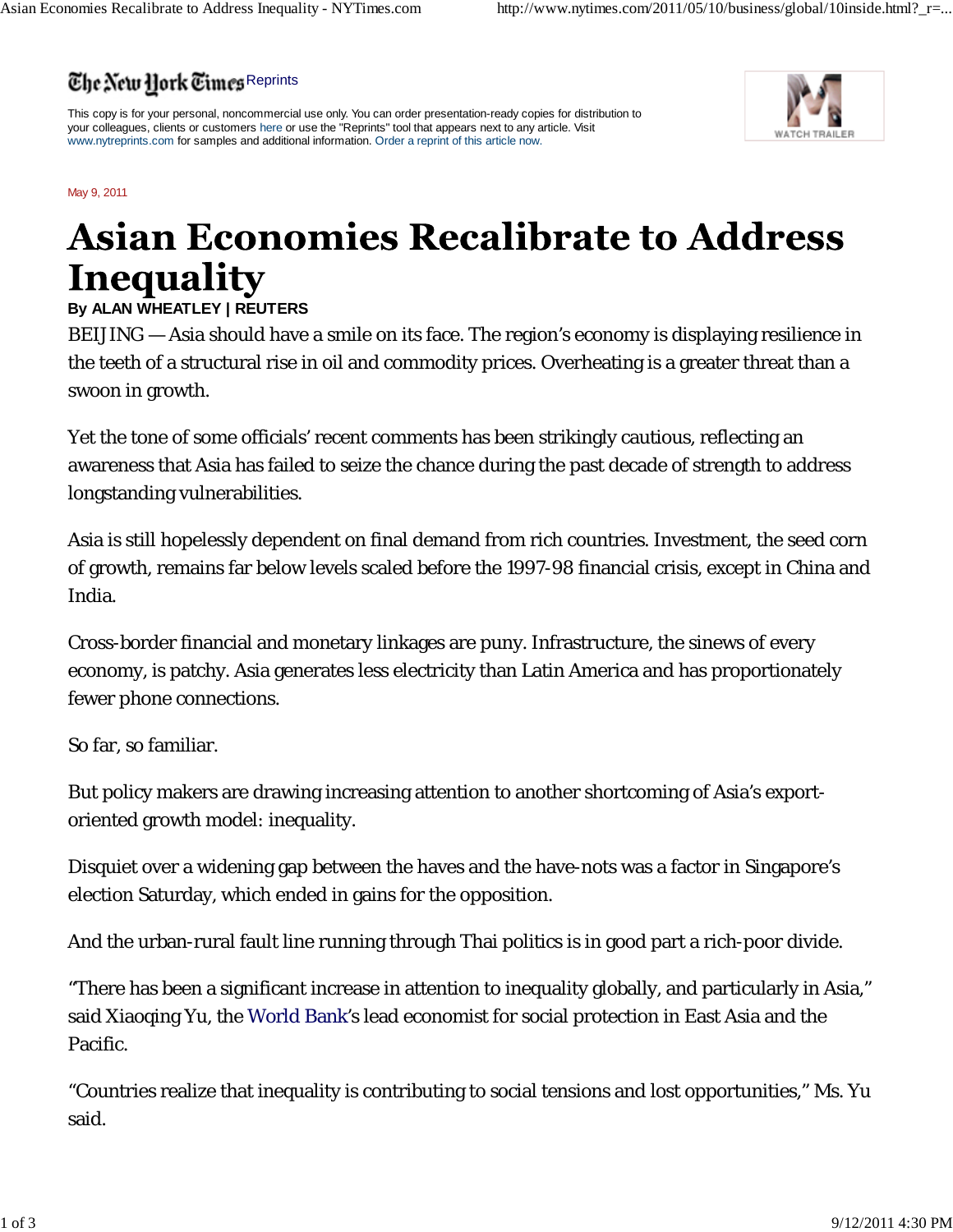"Global events in recent months point to that," she added, alluding to turmoil in the Middle East.

Even the International Monetary Fund, synonymous with stony-hearted austerity, has taken to stressing that "inclusive" growth is critical to the credibility of market-oriented reform and long-term development.

Inequality, up to a point, helps drive efficiency. But excessive inequality holds people back and stifles consumption. People cannot be expected to spend freely if they have precarious, low-paying jobs and scant social protection.

"It's really important for the region to continue to target more inclusive growth," Anoop Singh, director of the I.M.F.'s Asia-Pacific department, said recently in Hong Kong.

"It would not only reinforce stability, it would also help facilitate the rebalancing that Asia needs toward domestic demand and against simply an export-led model over the medium term," he said.

China is the best-known illustration of the economic and income imbalances spawned by such a model. Living standards on the seaboard, where export industries are concentrated, are many times as high as in the interior.

But South Korea is also counting the cost of a political economy geared toward supporting exporters at the expense of consumers and domestic service providers, according to Young Sun Kwon, an economist at Nomura.

The Korean economy recovered strongly from the 2008 global financial crisis, thanks to a largely undervalued won, huge fiscal stimulus and lower interest rates.

The ensuing increase in inflation and domestic debt penalized wage earners, while corporate profits rose as a share of national income.

The resulting widening in income inequality was one reason why the governing Grand National Party fared poorly in by-elections held on April 27, Mr. Kwon wrote in a report.

He said he expected the government to tweak policy in response, favoring consumers, smaller companies and lower-income families, rather than producers, big companies and rich families.

Other governments across Asia are also reacting. China is increasing health and welfare spending, while Hong Kong has just introduced a minimum wage. The Philippines is experimenting with a conditional cash transfer program to help the poorest.

Ms. Yu of the World Bank said the 2008 crisis had brought home the need for a degree of social protection in a region where the umbrella of the extended family has largely substituted for public welfare.